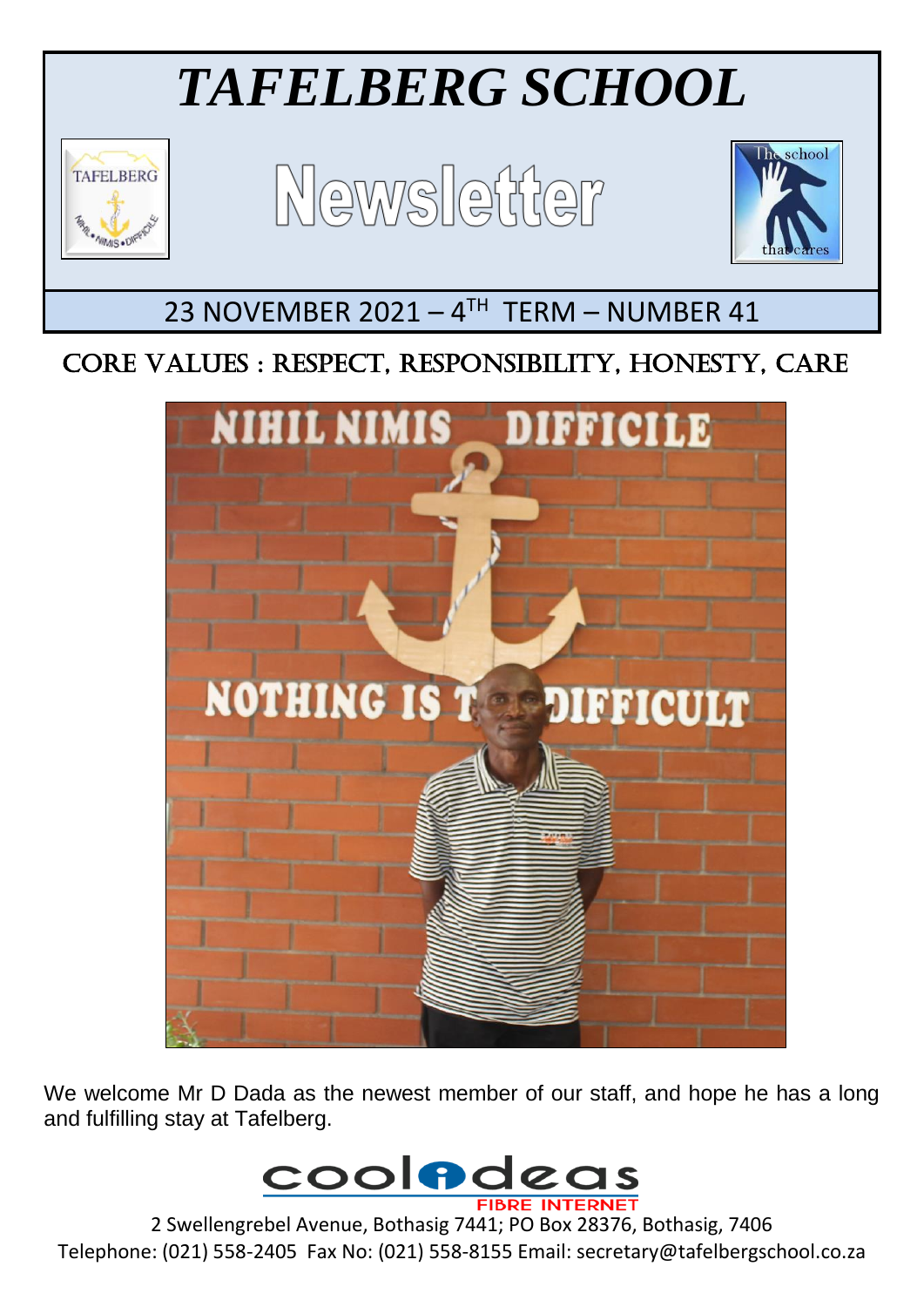Dear parent / guardian

This is a busy time of year for most people, and we are being "pulled" in various directions as work, family, school etc. vie for our attention. However, we were disappointed at the low parent turnout at the recent AGM held on 17 November. At this important meeting the 2020 Annual Financial Statement was tabled, as well as the 2022 Budget, and the 2022 fee increase and structure. Thank you to those parents that did turn up for the AGM and voted on the 2022 Budget and school fee increase. The SGB has managed the school finances well during this covid pandemic time, as is reflected in the AFS. Furthermore, they have done a good job in reprioritizing budget items to ensure that our 2022 Budget is almost "flat" compared to 2021. Therefore, they managed to keep the school fee increase for 2022 at only 2%, despite predicted increases in electricity, water, fuel etc. Thanks again to our SGB for ensuring our school is financially stable for the immediate future.

#### **NB INFORMATION**



- **1. NB Dates 2021**
- 15 Nov High school assessments begin (Gr7-11) early closing starts
- 18 Nov Grades 4-6 assessments start
- 22 Nov Grades 1-3 assessments start
- 03 Dec School assessment program ends
- 07 Dec Matric dance
- 08 Dec Orientation Day new parents/learners
- 09 Dec Prize-Giving senior school
- 14 Dec Prize-Giving Grades 1-3 (8am-10am) and Grades 4-6 (11am-1pm)
- 15 Dec Final school day of 2021 (school closes at 10:30am)

#### **2. School fees 2022**

Tafelberg is a Section 21 fee-paying school, and the SA Schools Act thus places a duty on the SGB to collect such school fees from all parents as agreed upon at the parent AGM. The Budget and school fees for 2022 were voted on at the parent AGM on the 17 November 2021. The Budget and school fee increase was tabled and accepted by unanimous parent vote at the AGM, as were certain resolutions.

| <b>TIER</b>                 | <b>FEE PER MONTH</b><br>(11 months) | <b>FEE: ANNUAL AMOUNT</b> |
|-----------------------------|-------------------------------------|---------------------------|
| Grade $1 + 2$               | R <sub>2</sub> 140-00               | R23 540-00                |
| 2. Grades $3 - 5 + 10 - 12$ | R <sub>2</sub> 100-00               | R23 100-00                |
| 3. Grades 6 - 9             | R <sub>1</sub> 940-00               | R21 340-00                |

- First Debit Order run : 1<sup>st</sup> working day of each month
- Fees are paid over 11 months, starting January 2022 (for 2022 fees only)
- Exemptions and non-payment of fees are dealt with as per legislation and school policy
- All enquiries regarding payment of school fees and exemptions must be directed only to Mrs M Vicentini @ 021 558 2405 or [bursar@tafelbergschool.co.za](mailto:bursar@tafelbergschool.co.za)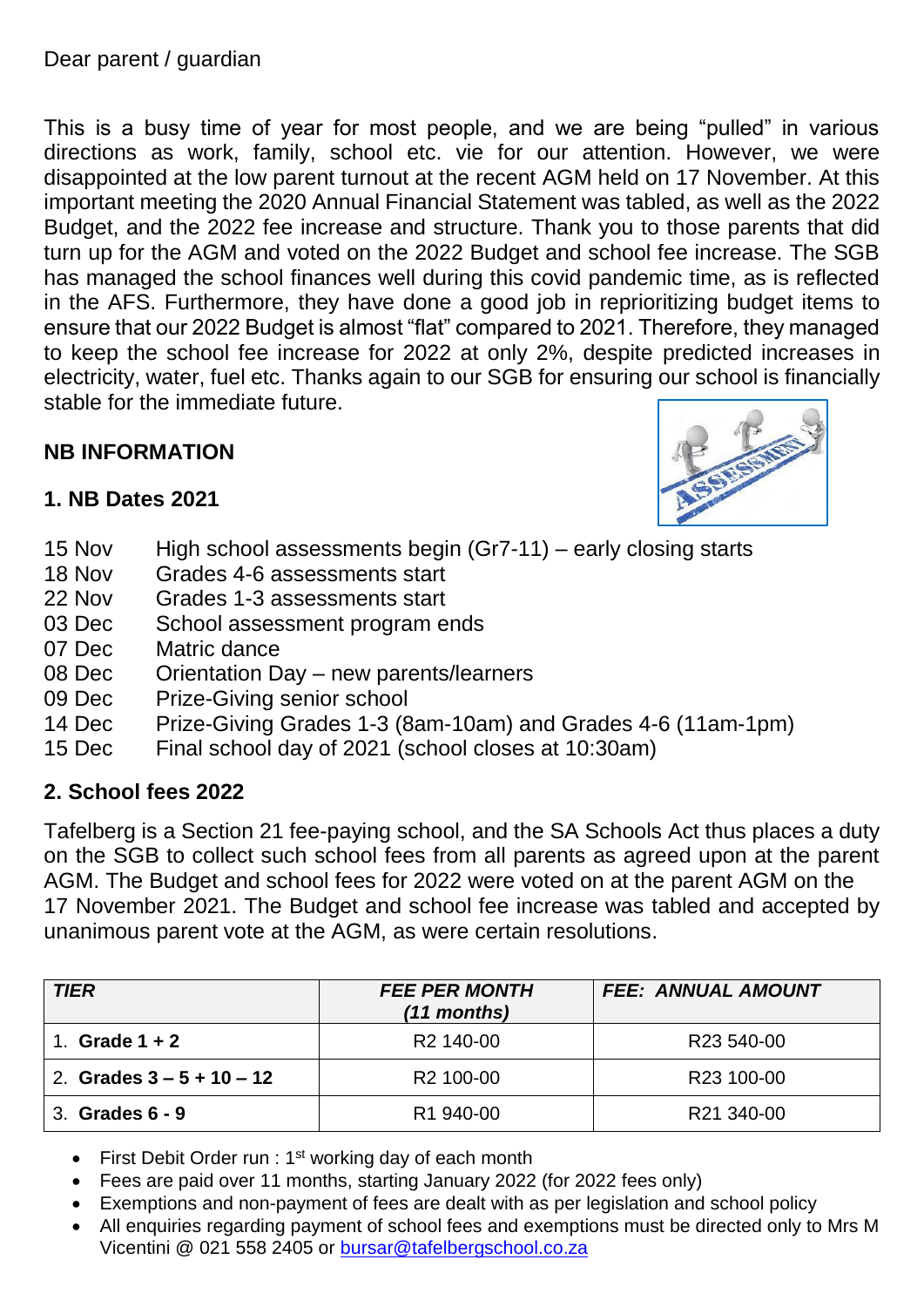#### **GENERAL NEWS**

#### **1. AGM**

- The AGM of parents accepted the AFS as tabled, the 2022 Budget and the proposed increase in school fees for 2022.
- Please take note of the school fee structure for 2022 as set out under Important Information, point 2 (School fees 2022) above.
- The following resolutions (summarised below) were also passed:
	- 1) The SBG is authorised to reprioritise items / spend within the overall approved budget, including capital spend, as may be needed to further the education of the learners at the school.
	- 2) School allows for certain alternate concessions around the payment of fees: in full by 28 February, in which case a discount of 10% will be applied; OR one-eleventh of the annual fee on the first working/banking day of every month, January to November; OR one quarter of the annual fee by the first Friday of every school term,
	- 3) In the event that one of these options is not exercised by 1 March 2022 and the relevant payment, and all subsequent payments made per such option: The annual fee becomes immediately payable; in full and the school reserves the right to initiate actions to recover the full amount outstanding. Applications for fee exemptions are dealt with as per WCED, SASA and school regulations (https://www.gov.za/documents/south-african-schools-act-regulationsexemption-payment-school-fees-public-schools-0)
	- 4) The SGB is authorized to make payments to state employed members of staff in terms of section 38A of the South African Schools Act and approve the sum of R112 935-00 allocated towards Section 38A payments as included in the budget.
	- 5) Items not covered by school fees are stipulated (includes items such as school uniform items, sport and PE kit, scribing, matric dance etc.)

Once again, thank you to the SGB, and the parents who attended the AGM for your time and support.

#### **2. Study days**

As a result of the assessment requirements, some learners will have "study days" allocated on their assessment timetable. Please note that should your child have a study day, they do not come into school on that day, but can study at home.

#### **3. Reminder: Textbooks**

A reminder that the textbooks issued to your child at the start of the 2021 academic year must be returned, and in the condition they were issued. Should the textbook(s) not be returned (or returned in a worse state than was issued) parents will be held liable. The following process is then followed:

- a) parents will be informed that their child has not returned a textbook, and the cost of a new (replacement) textbook
- b) the parent can choose to purchase the said lost/damaged textbook (the exact same as was lost/damage) and send the new textbook to school OR

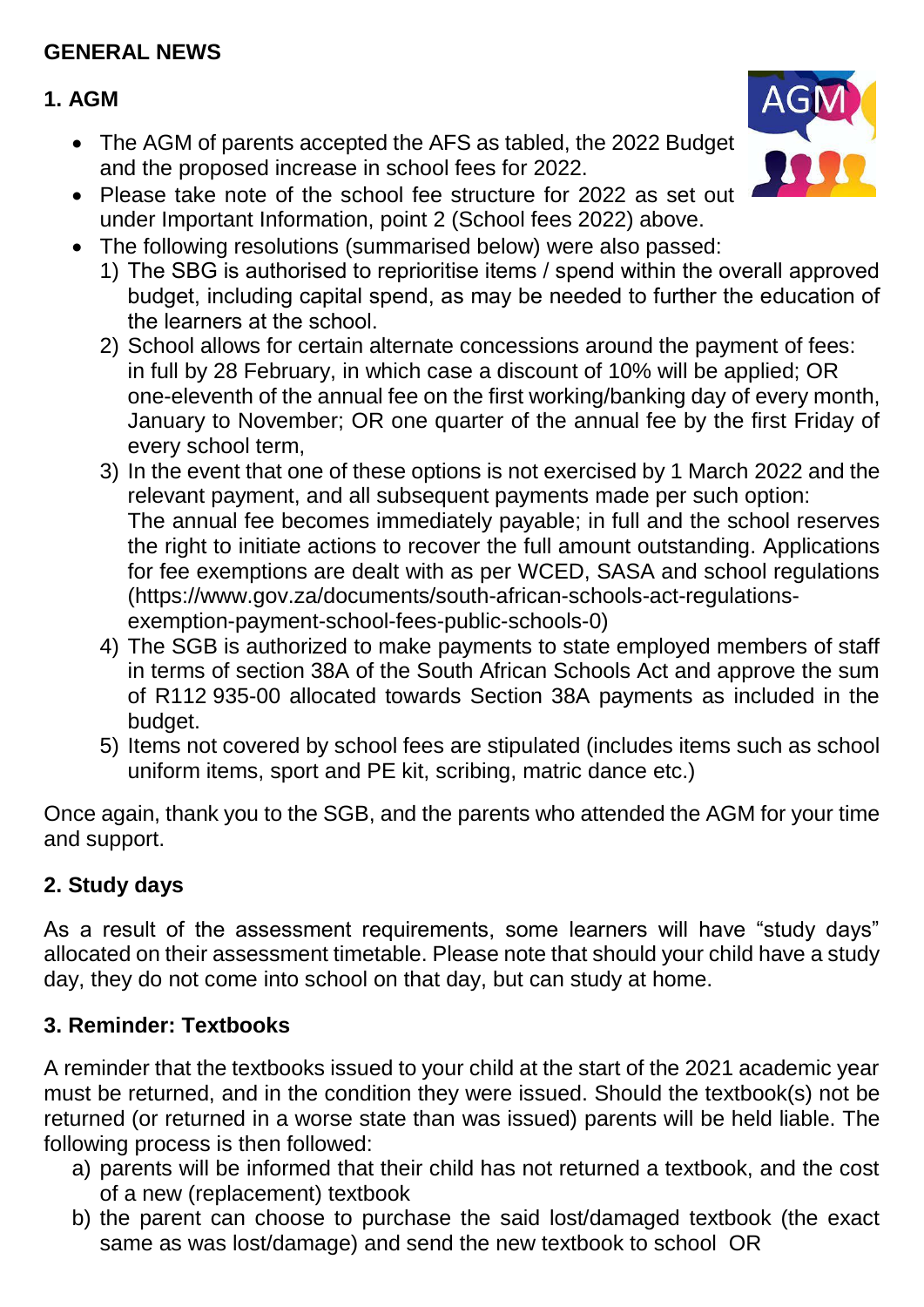- c) parents can send the full amount to school / pay into the school account, and the school will purchase the lost/damaged textbook
- d) should the parent not purchase the textbook / forward the money, the school will hand the matter over to our debt collecting agency, and the learner will not be issued that particular subject textbook in 2022, until the issue is resolved

**NB**: *textbooks must be returned on the day your child writes the particular subject – for example: if he/she writes History on Wednesday 17 November, the learner must hand in the History textbook on Wednesday 17 November 2021.*

#### **4. Academic Reports**

Final academic reports will be handed to learners at the end of the school year. Please note the following:

- Grades 1 6: Reports will be handed to learners on the 14 December after the respective Prize-giving ceremonies
- Grades 7 11: Reports will be handed out on the last day of school (15 Dec)
- Reports not collected will be handed out next year
- No Reports will be emailed

#### **5. PTA**

The PTA would like to thank everyone for their outstanding effort in collecting small change over the past couple of terms. A grand total of R15 598.81 was raised! We would like to congratulate Gr 3.2 for collecting the most coins on the Junior side and Gr 8.1 on the High School side.



Be part of our super moms and dads of our wonderful PTA, who ensure that our school continues to be a place of quality education.

Keep swiping your MySchool and Makro cards at all participating stores – it costs nothing but brings in valuable funds. Please ensure you make Tafelberg School your beneficiary. Thank you for your support

#### **6. Covid-19 safety measures**

- Should your child test positive for Covid, or come into close contact with a covid pos+ person they are to self-isolate at home for the required period, before returning to school – please inform the school and forward a copy of the test result. Parents are reminded to inform the school if they themselves test positive, and to take the necessary precautions.
- Please remember to screen your child before they come to school. Should they show symptoms of Covid (temperature of  $38^{\circ}$ C and above, coughing, headaches, sore throat etc.) and or have come into close contact with a Covid positive person, they need to stay at home for the prescribed period before returning to school.
- As per our Covid policy, parents will be required to fetch their child immediately should the learner disregard our safety protocols – we need to be responsible and prevent the spread of Covid.